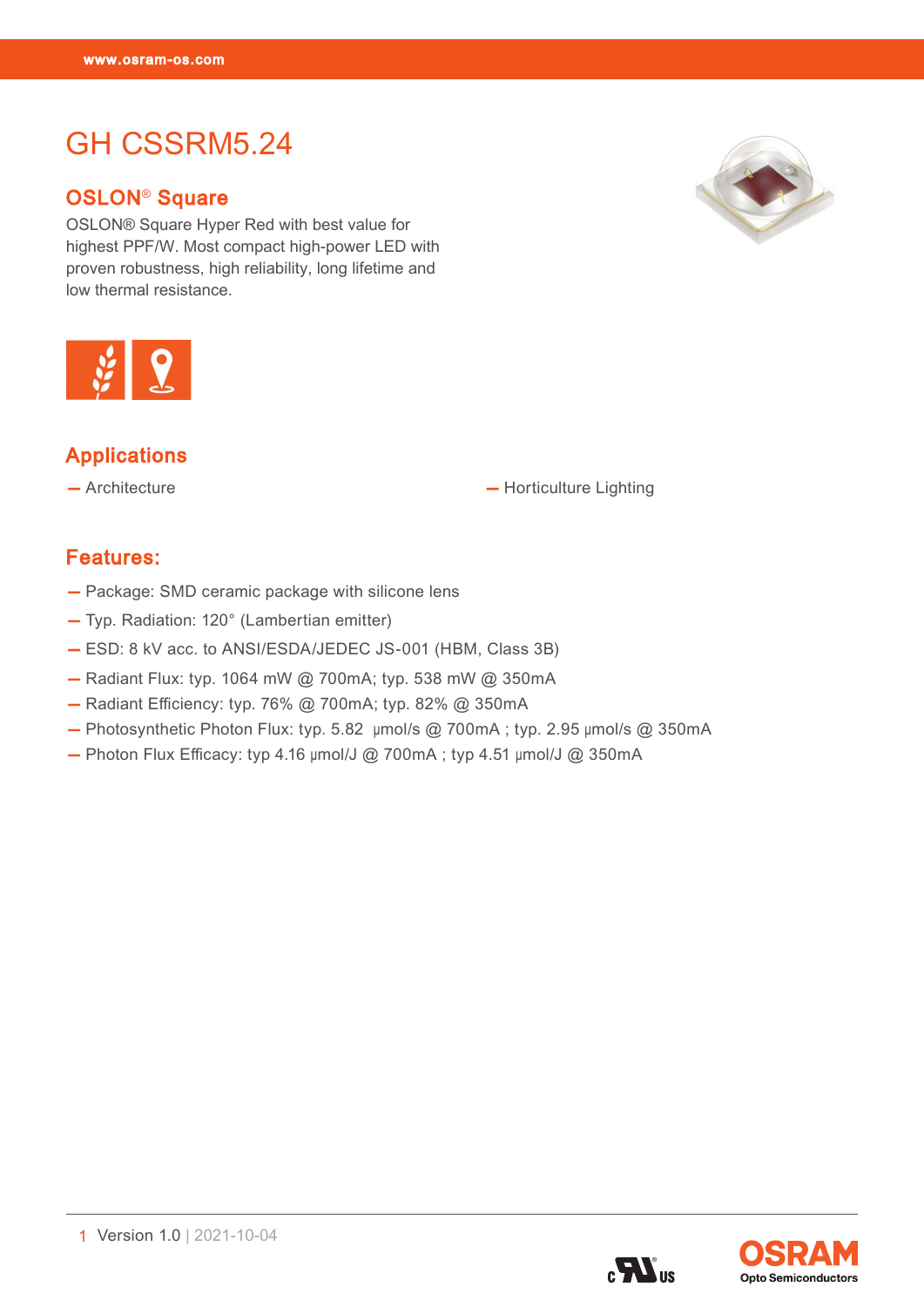## Ordering Information

| <b>Type</b>           | Total radiant flux $1$<br>$I_c$ = 700 mA<br>$\Phi_{\varepsilon}$ | <b>Ordering Code</b> |
|-----------------------|------------------------------------------------------------------|----------------------|
| GH CSSRM5.24-V7A2-1-1 | $9951165$ mW                                                     | Q65113A3948          |
| GH CSSRM5.24-V8A2-1-1 | $10351165$ mW                                                    | Q65113A4032          |

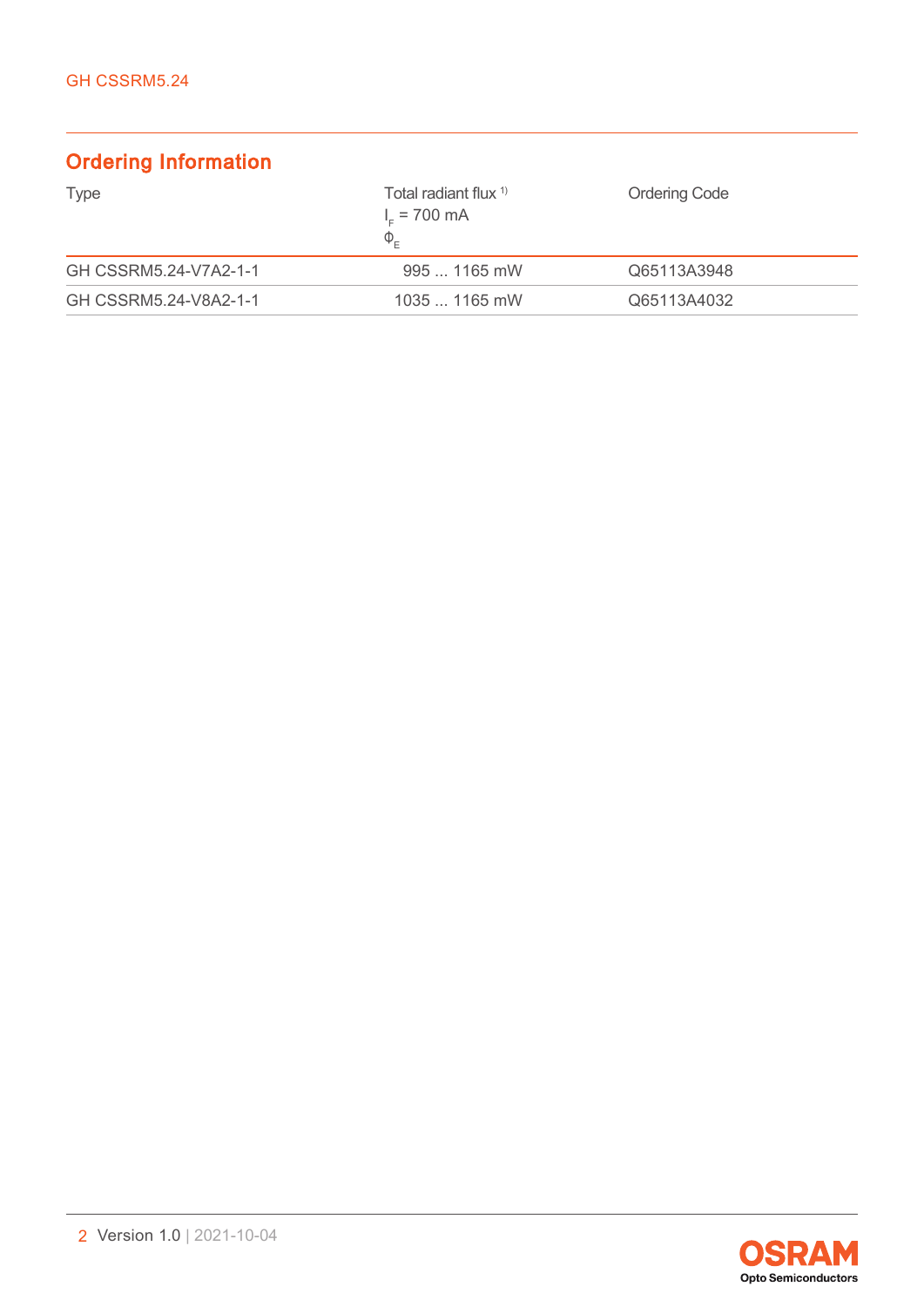## Maximum Ratings

| Parameter                                                                      | Symbol        |      | Values            |
|--------------------------------------------------------------------------------|---------------|------|-------------------|
| <b>Operating Temperature</b>                                                   | $T_{op}$      | min. | -40 $\degree$ C   |
|                                                                                |               | max. | 125 °C            |
| <b>Storage Temperature</b>                                                     | $T_{\rm stg}$ | min. | $-40$ °C          |
|                                                                                |               | max. | 125 °C            |
| <b>Junction Temperature</b>                                                    | Τ,            | max. | 135 °C            |
| Forward current                                                                | ١Ē            | min. | 100 mA            |
|                                                                                |               | max. | 1400 mA           |
| <b>Surge Current</b>                                                           | $I_{FS}$      | max. | 1500 mA           |
| t ≤ 10 µs; D = 0.005 ; T = 25 °C                                               |               |      |                   |
| Reverse voltage <sup>2)</sup>                                                  | $V_R$         |      | Not designed for  |
|                                                                                |               |      | reverse operation |
| <b>ESD withstand voltage</b><br>acc. to ANSI/ESDA/JEDEC JS-001 (HBM, Class 3B) | $V_{ESD}$     |      | 8 kV              |

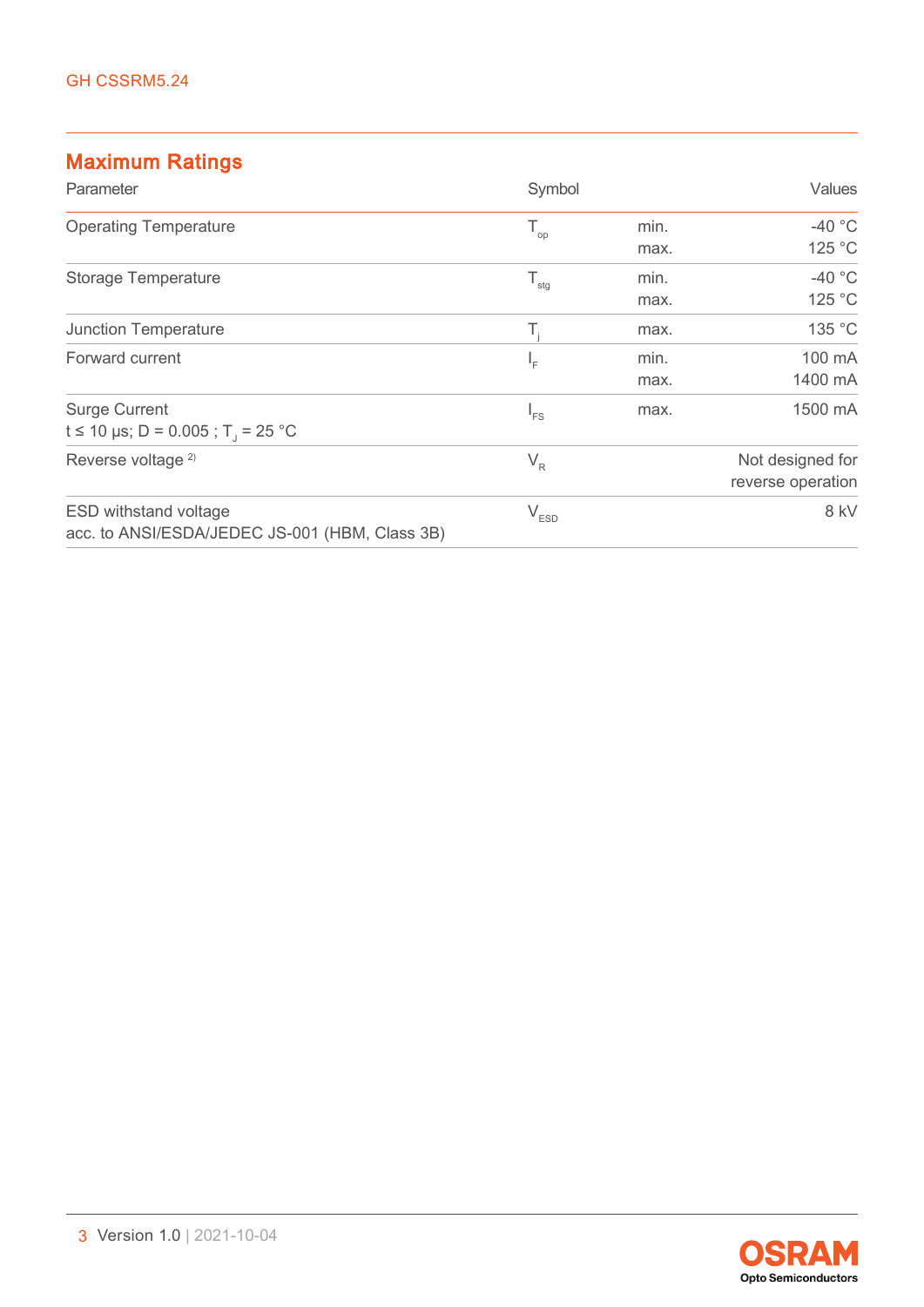### **Characteristics**

 $I_F$  = 700 mA; T<sub>J</sub> = 25 °C

| Parameter                                                                           | Symbol                        |      | Values                                   |
|-------------------------------------------------------------------------------------|-------------------------------|------|------------------------------------------|
| Peak Wavelength                                                                     | $\lambda_{\text{peak}}$       | typ. | 660 nm                                   |
| Centroid Wavelength <sup>3)</sup>                                                   | $\Lambda$ <sub>centroid</sub> | min. | 646 nm                                   |
| $I_{E}$ = 700 mA                                                                    |                               | typ. | 657 nm                                   |
|                                                                                     |                               | max. | 666 nm                                   |
| Dominant Wavelength <sup>3)</sup><br>$I_{E}$ = 700 mA                               | $\lambda_{\text{dom}}$        | typ. | 640 nm                                   |
| Spectral Bandwidth at 50% I <sub>rel,max</sub>                                      | Δλ                            | typ. | 25 nm                                    |
| Viewing angle at 50% $I_{v}$                                                        | $2\varphi$                    | typ. | 120°                                     |
| Forward Voltage <sup>4)</sup>                                                       | $V_F$                         | min. | 1.80 V                                   |
| $I_{E}$ = 700 mA                                                                    |                               | typ. | 2.00 V                                   |
|                                                                                     |                               | max. | 2.20 V                                   |
| Reverse current <sup>2)</sup>                                                       | $I_R$                         |      | Not designed<br>for reverse<br>operation |
| Electrical thermal resistance junction/solderpoint<br>with efficiency $\eta$ = 73 % | $R_{thJS elec.}$              | typ. | $1.4$ K / W                              |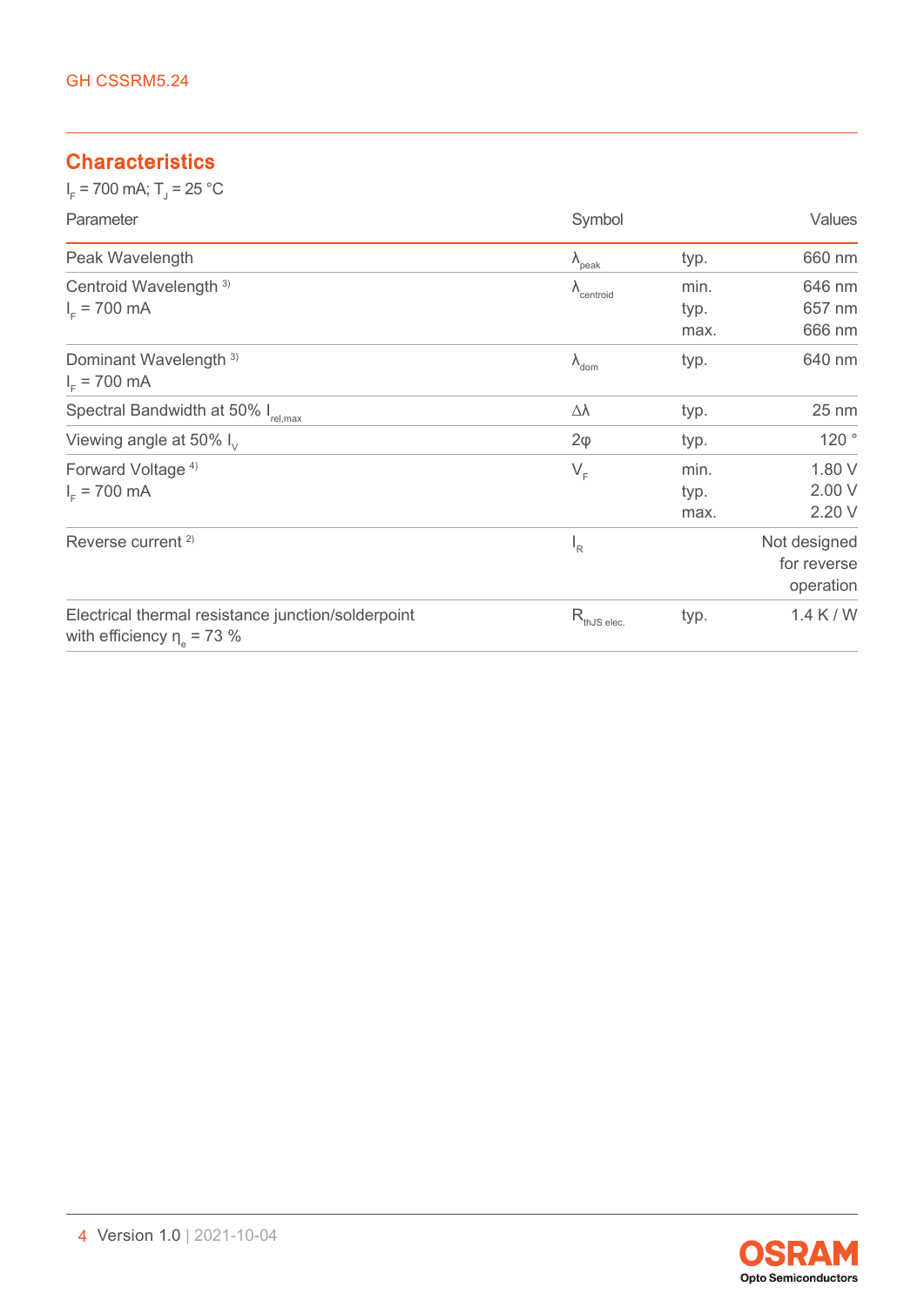|                | . . <b>. .</b>                                    |                                             |                  |                |                |                  |                |                |
|----------------|---------------------------------------------------|---------------------------------------------|------------------|----------------|----------------|------------------|----------------|----------------|
|                | Group Total radiant<br>flux $1$<br>$I_c = 700$ mA | Total radiant<br>flux $1$<br>$I_c = 700$ mA | PPF <sup>*</sup> | PPF*           | PPF/W*         | <b>PF **</b>     | PF **          | <b>PF/W **</b> |
|                | min.                                              | max.                                        | min.             | max.           | typ.           | min.             | max.           | typ.           |
|                | $\Phi_{\rm E}$                                    | $\Phi_{E}$                                  | $\Phi_{\rm p}$   | $\Phi_{\rm p}$ |                | $\Phi_{\rm p,b}$ | $\Phi_{p,b}$   |                |
| V <sub>7</sub> | 995 mW                                            | 1035 mW                                     | 5.44<br>umol/s   | 5.65<br>umol/s | 3.96<br>µmol/J | 5.46<br>umol/s   | 5.68<br>umol/s | 3.98<br>µmol/J |
| V <sub>8</sub> | 1035 mW                                           | 1075 mW                                     | 5.65<br>umol/s   | 5.87<br>umol/s | 4.11<br>µmol/J | 5.68<br>umol/s   | 5.90<br>umol/s | 4.14<br>µmol/J |
| V9             | 1075 mW                                           | 1120 mW                                     | 5.87<br>umol/s   | 6.12<br>umol/s | 4.28<br>umol/J | 5.90<br>umol/s   | 6.15<br>umol/s | 4.30<br>µmol/J |
| A2             | 1120 mW                                           | 1165 mW                                     | 6.12<br>umol/s   | 6.36<br>umol/s | 4.45<br>µmol/J | 6.15<br>umol/s   | 6.39<br>µmol/s | 4.47<br>umol/J |

#### Brightness Groups

Note: [\*] Photosynthetic Photon Flux includes wavelengths between 400 and 700 nm

Note: [\*\*] Photon Flux includes wavelengths between 280 and 800 nm

Note: PPF and PF values are for reference only

## Forward Voltage Groups

| Group          | Forward Voltage <sup>4)</sup><br>$I_{F}$ = 700 mA<br>min.<br>$\mathsf{V}_{\scriptscriptstyle \mathsf{F}}$ | Forward Voltage <sup>4)</sup><br>$I_c = 700$ mA<br>max.<br>$V_F$ |
|----------------|-----------------------------------------------------------------------------------------------------------|------------------------------------------------------------------|
| E1             | 1.80 V                                                                                                    | 1.90 V                                                           |
| E2             | 1.90 V                                                                                                    | 2.00V                                                            |
| F1             | 2.00V                                                                                                     | 2.10V                                                            |
| F <sub>2</sub> | 2.10 V                                                                                                    | 2.20 V                                                           |

## Centroid Wavelength

| Group | Centroid Wavelength 3)<br>$I_c = 700$ mA | Centroid Wavelength 3)<br>$I_c = 700$ mA |  |
|-------|------------------------------------------|------------------------------------------|--|
|       | min.                                     | max.                                     |  |
|       | centroid                                 | 'centroid                                |  |
| 1     | 646 nm                                   | 666 nm                                   |  |

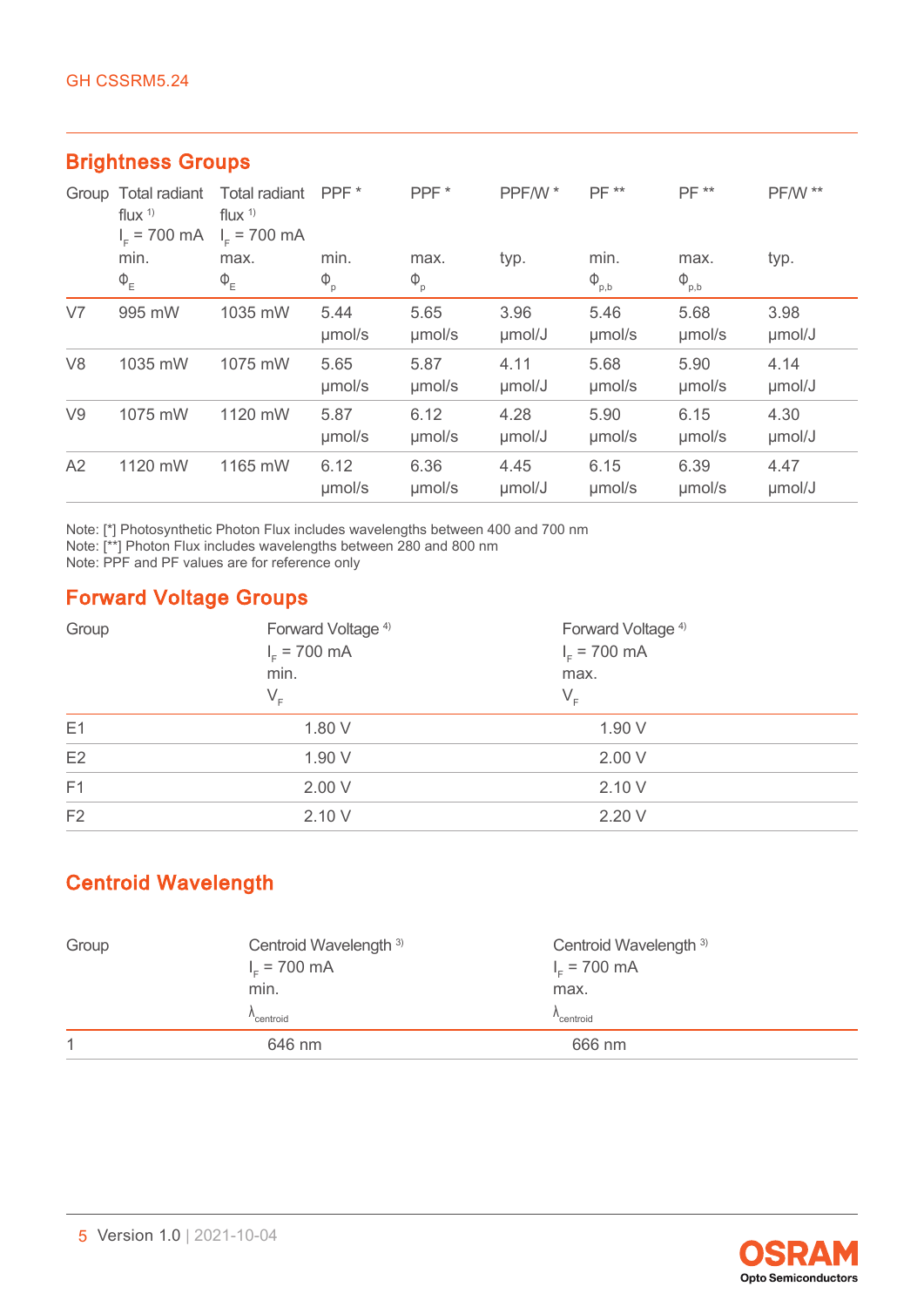## Group Name on Label

| Example: A2-1-E1  |            |                        |
|-------------------|------------|------------------------|
| <b>Brightness</b> | Wavelength | <b>Forward Voltage</b> |
| A <sub>2</sub>    |            | E1                     |

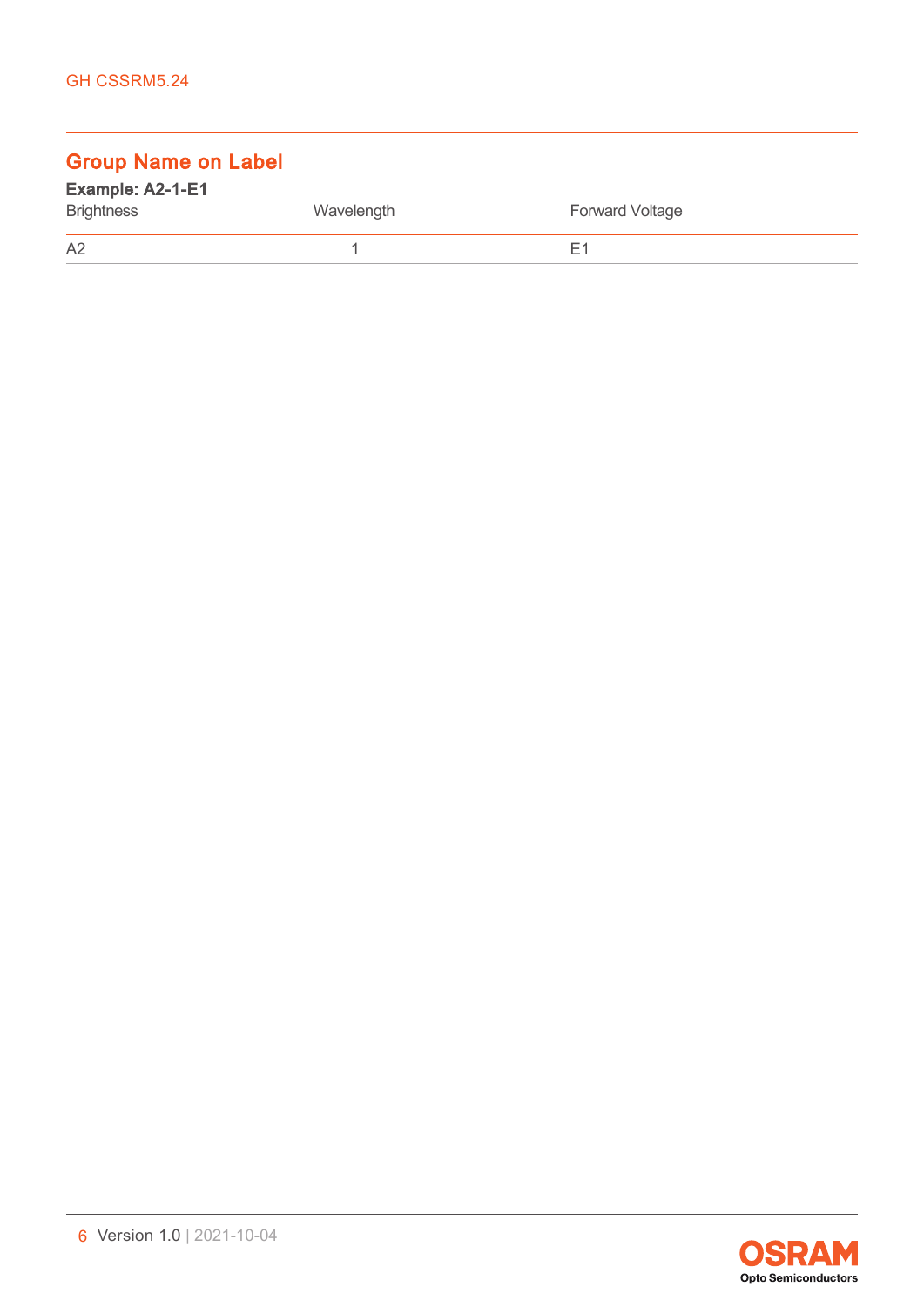#### Relative Spectral Emission<sup>[5\)](#page-18-0)</sup>

 $I_{rel}$  = f (λ);  $I_{F}$  = 700 mA; T<sub>J</sub> = 25 °C



#### Radiation Characteristics<sup>[5\)](#page-18-0)</sup>

 $I_{rel}$  = f (φ); T<sub>J</sub> = 25 °C



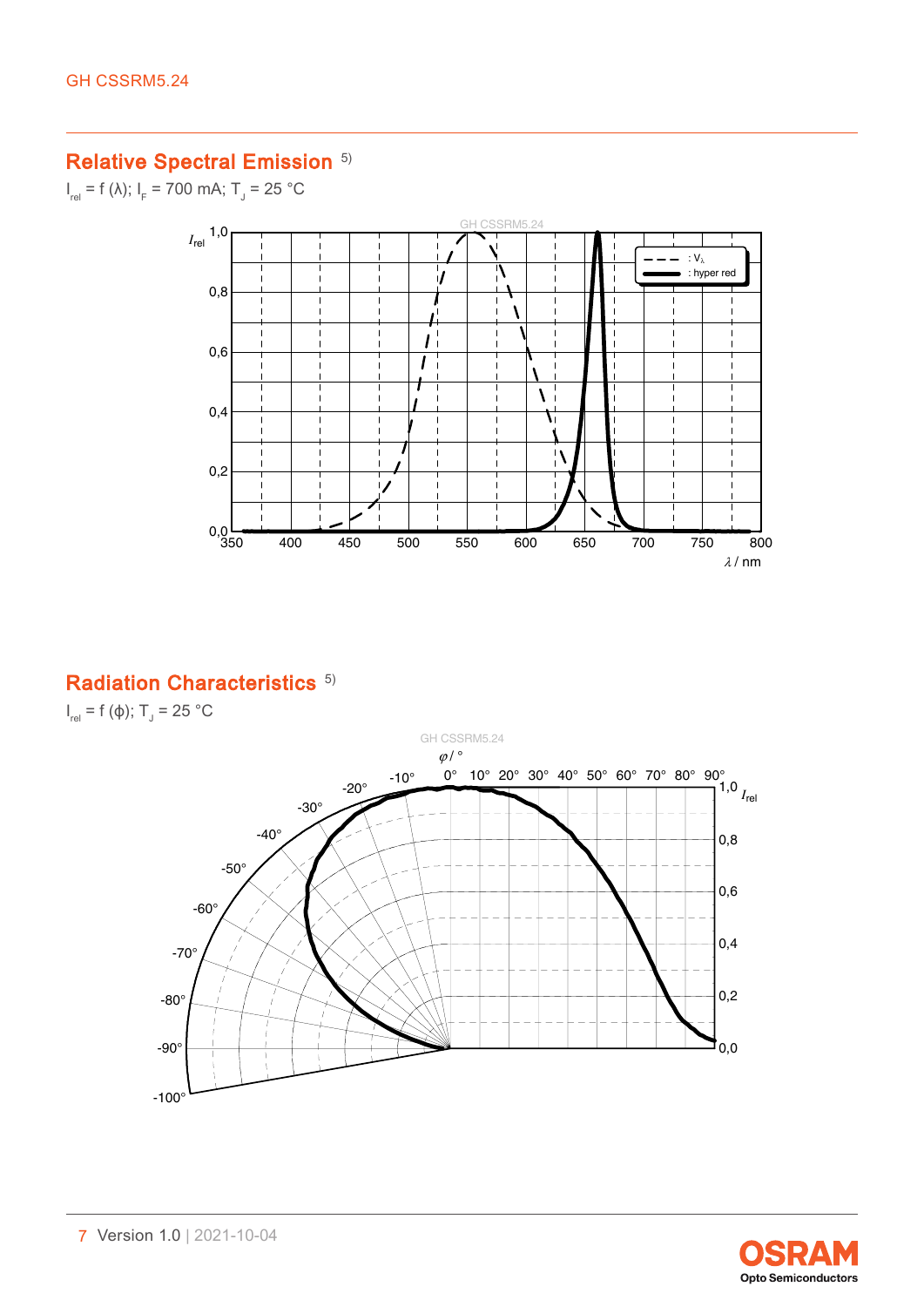#### Forward current [5\)](#page-18-0)

 $I_F = f(V_F)$ ; T<sub>J</sub> = 25 °C



#### Relative Radiant Power [5\),](#page-18-0) [6\)](#page-18-0)

 $Φ<sub>E</sub>/Φ<sub>E</sub>(700 mA) = f(I<sub>F</sub>); T<sub>J</sub> = 25 °C$ 



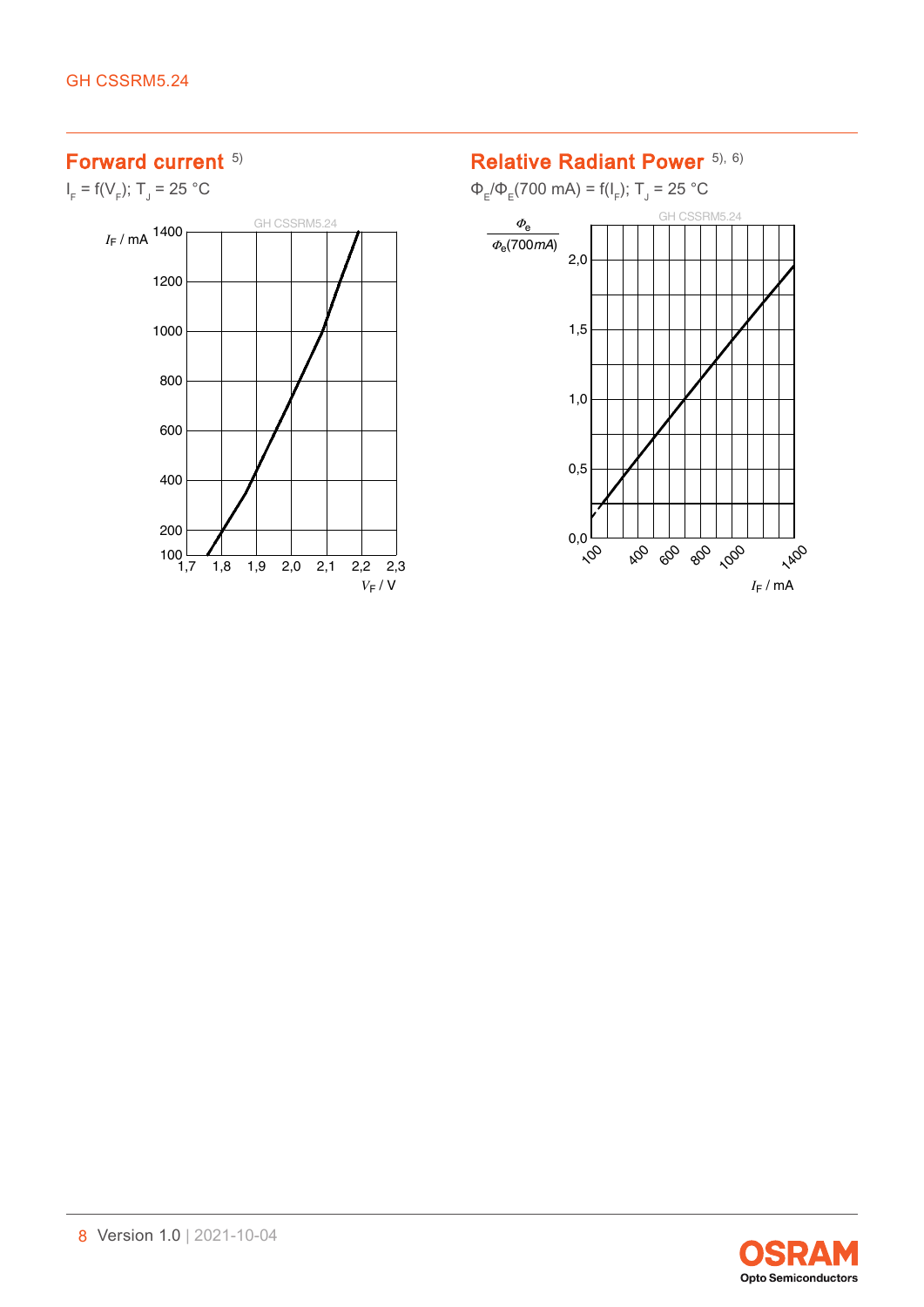### Forward Voltage [5\)](#page-18-0)

ΔV<sub>F</sub> = V<sub>F</sub> - V<sub>F</sub>(25 °C) = f(T<sub>j</sub>); I<sub>F</sub> = 700 mA



### Relative Radiant Power<sup>[5\)](#page-18-0)</sup>

 $\Phi_{\rm E}/\Phi_{\rm E}$ (25 °C) = f(T<sub>j</sub>); l<sub>F</sub> = 700 mA



### Centroid Wavelength [5\)](#page-18-0)

Δλ $_{\rm centr}$  = λ $_{\rm centr}$  - λ $_{\rm centr}$ (25 °C) = f(T<sub>j</sub>); I<sub>F</sub> = 700 mA GH CSSRM5.24 -40 -20 0 20 40 60 80 100 120 -20 *T*<sup>j</sup> / °C -10 0 10  $\Delta\lambda$  centr / nm  $20$ ÷.

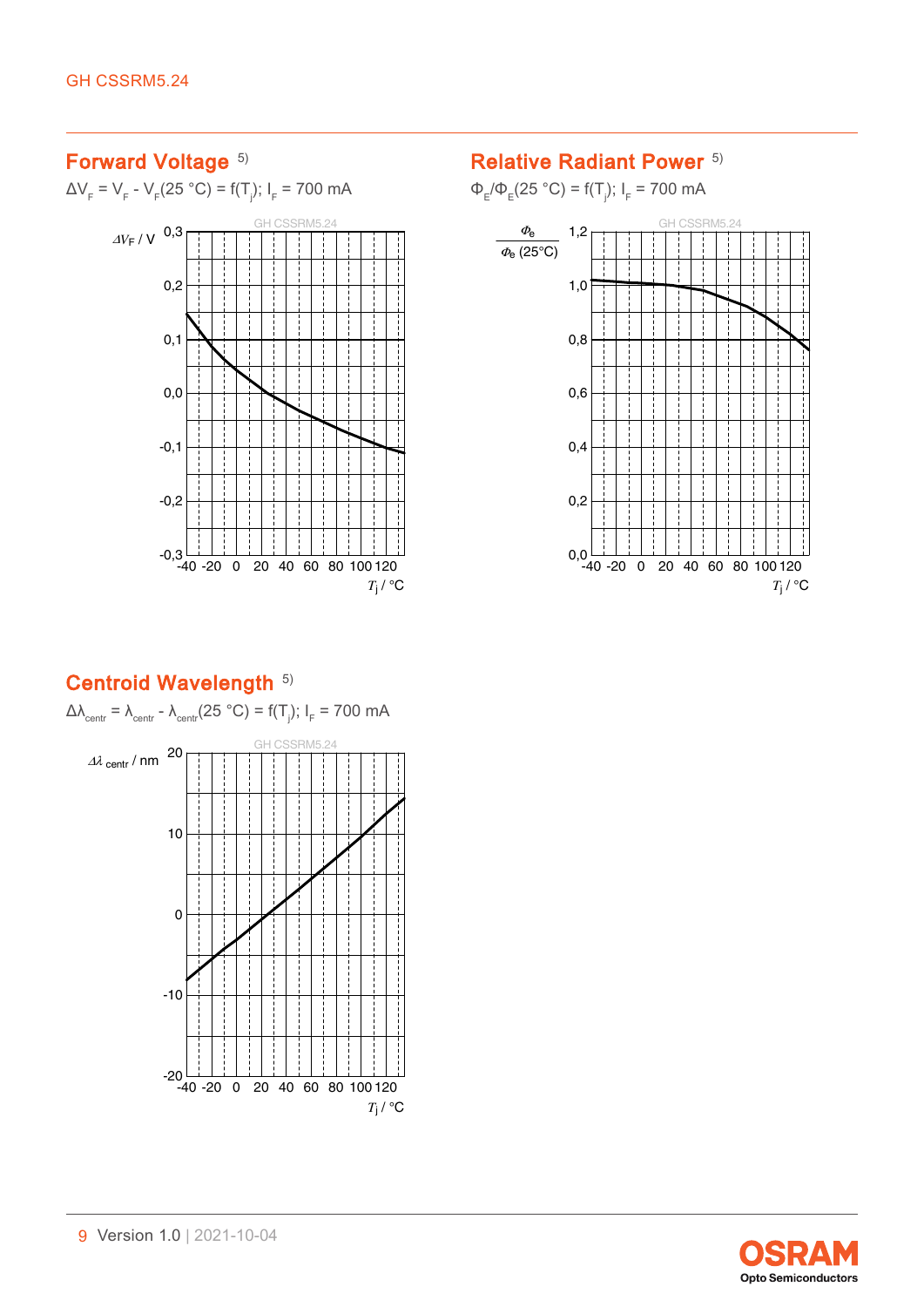### Max. Permissible Forward Current

 $I_F = f(T)$ 



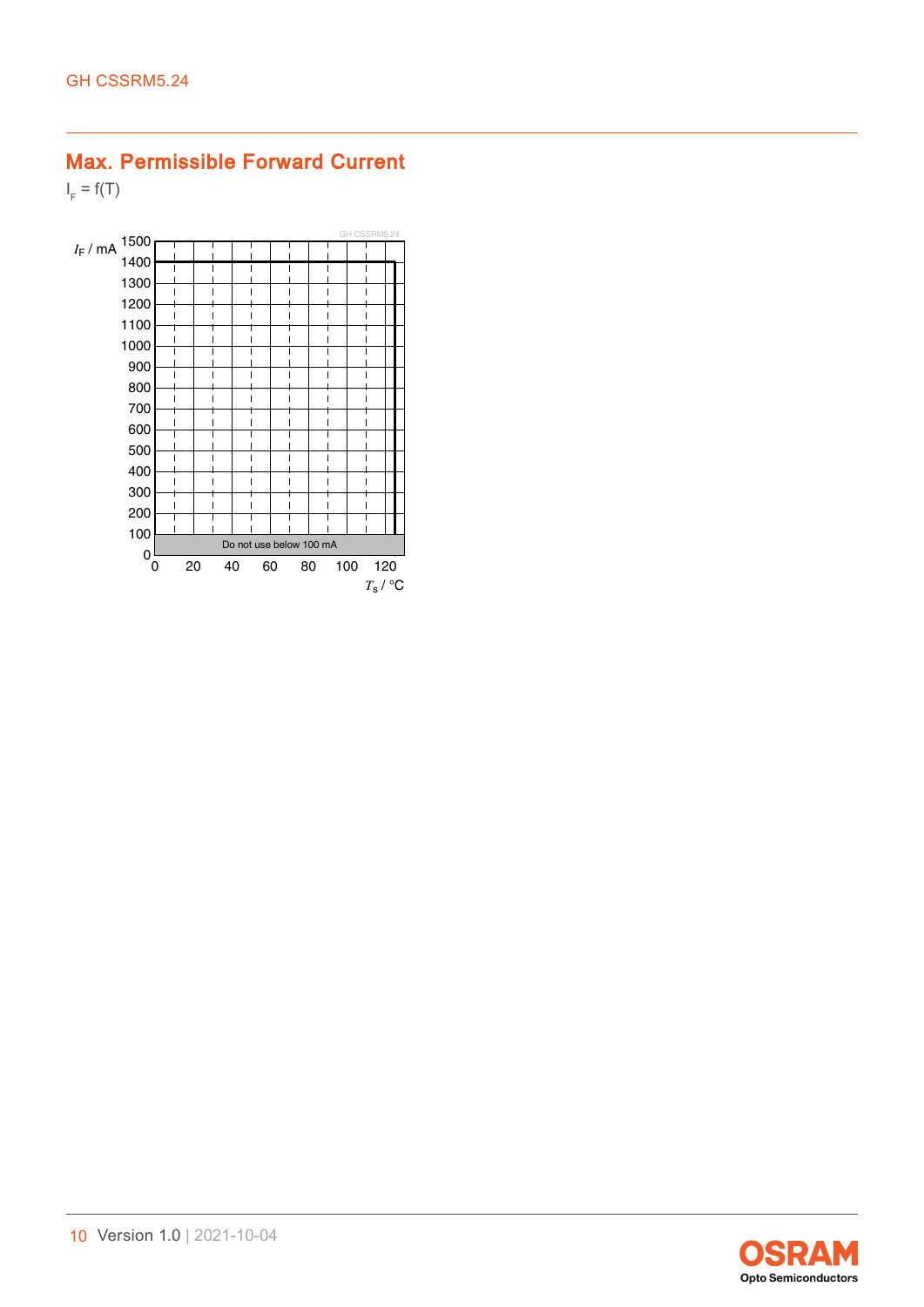## Dimensional Drawing<sup>[7\)](#page-18-0)</sup>



Package marking: Anode

ESD advice: The device is protected by ESD device which is connected in parallel to the Chip.

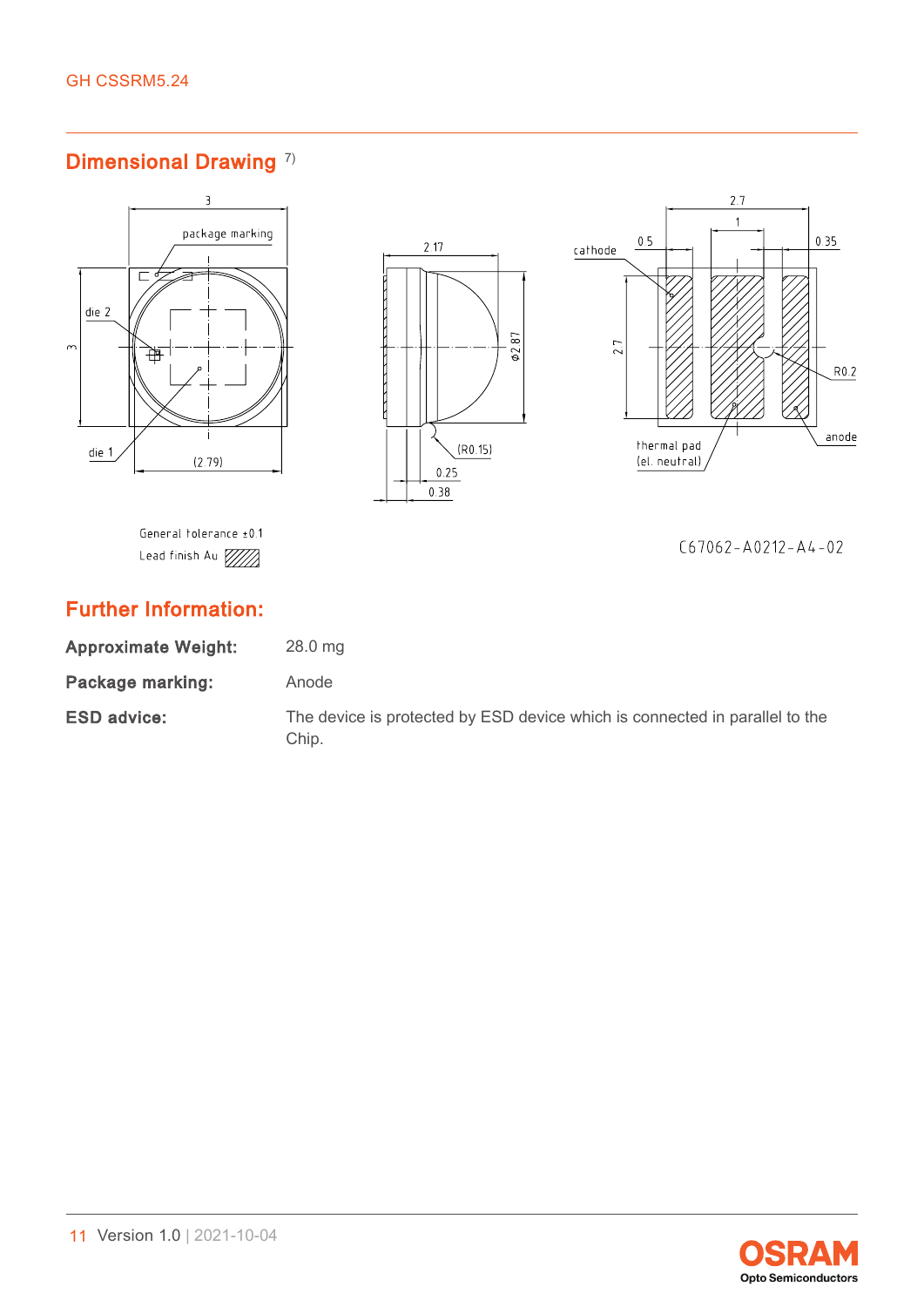### Recommended Solder Pad<sup>[7\)](#page-18-0)</sup>



For superior solder joint connectivity results we recommend soldering under standard nitrogen atmosphere. Further information can be found in our Application Note: "Handling and Processing Details for Ceramic LEDs".

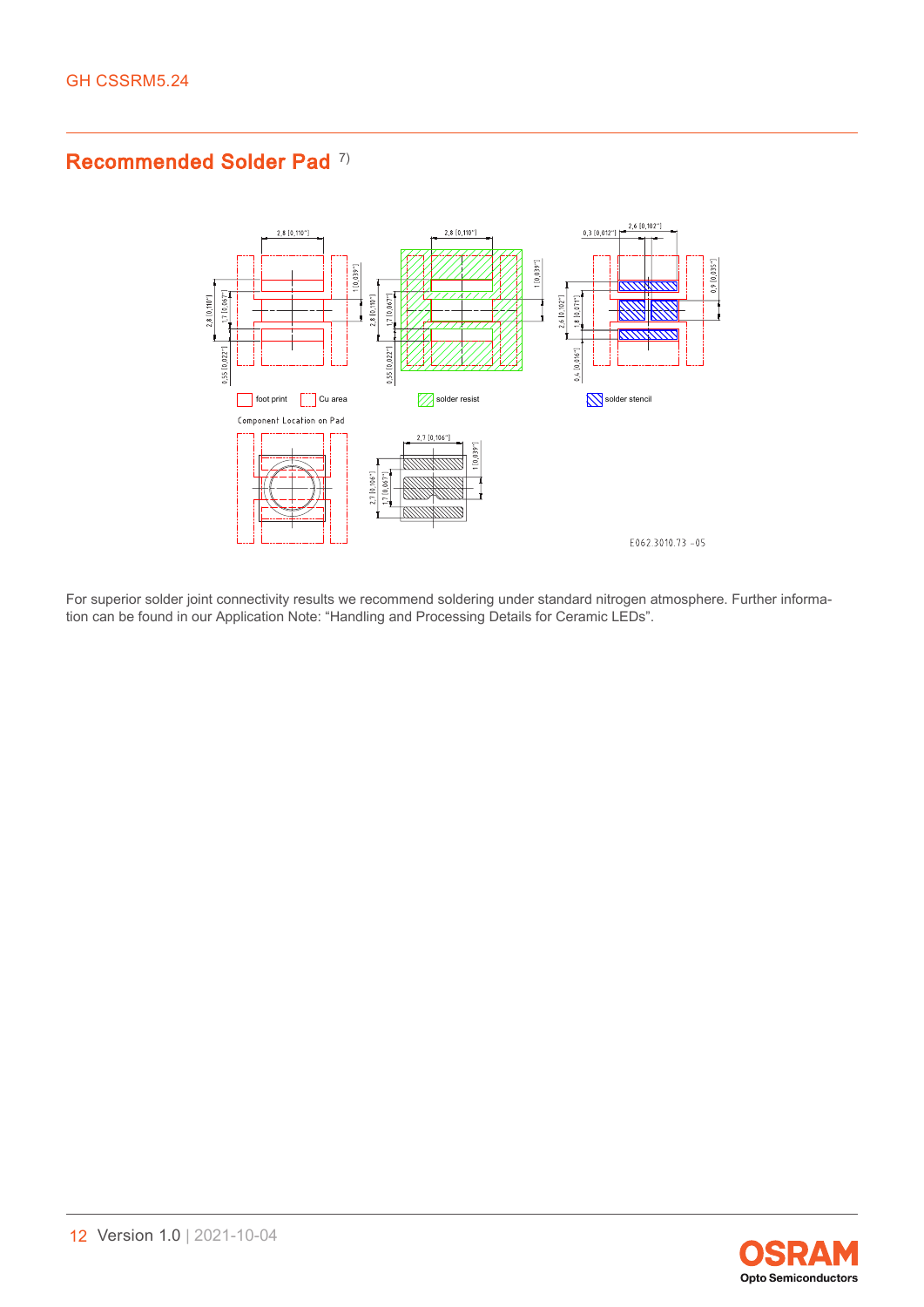### Reflow Soldering Profile

Product complies to MSL Level 2 acc. to JEDEC J-STD-020E



| <b>Profile Feature</b>                                                   | Symbol                                      |         | Pb-Free (SnAgCu) Assembly |         |              |
|--------------------------------------------------------------------------|---------------------------------------------|---------|---------------------------|---------|--------------|
|                                                                          |                                             | Minimum | Recommendation            | Maximum |              |
| Ramp-up rate to preheat <sup>*</sup><br>25 °C to 150 °C                  |                                             |         | $\overline{2}$            | 3       | K/s          |
| Time $t_{\rm s}$<br>$T_{\text{Smin}}$ to $T_{\text{Smax}}$               | $t_{\rm s}$                                 | 60      | 100                       | 120     | S            |
| Ramp-up rate to peak <sup>*</sup><br>$T_{\text{Smax}}$ to $T_{\text{P}}$ |                                             |         | $\overline{2}$            | 3       | K/s          |
| Liquidus temperature                                                     | T,                                          |         | 217                       |         | $^{\circ}$ C |
| Time above liquidus temperature                                          | $t_{L}$                                     |         | 80                        | 100     | $\mathbb S$  |
| Peak temperature                                                         | $\mathsf{T}_{\scriptscriptstyle\mathsf{P}}$ |         | 245                       | 260     | $^{\circ}$ C |
| Time within 5 °C of the specified peak<br>temperature $T_p - 5K$         | $t_{p}$                                     | 10      | 20                        | 30      | $\mathbb S$  |
| Ramp-down rate*<br>$T_{\rm p}$ to 100 °C                                 |                                             |         | 3                         | 6       | K/s          |
| Time<br>25 °C to $T_{\rm p}$                                             |                                             |         |                           | 480     | S            |

All temperatures refer to the center of the package, measured on the top of the component \* slope calculation DT/Dt: Dt max. 5 s; fulfillment for the whole T-range

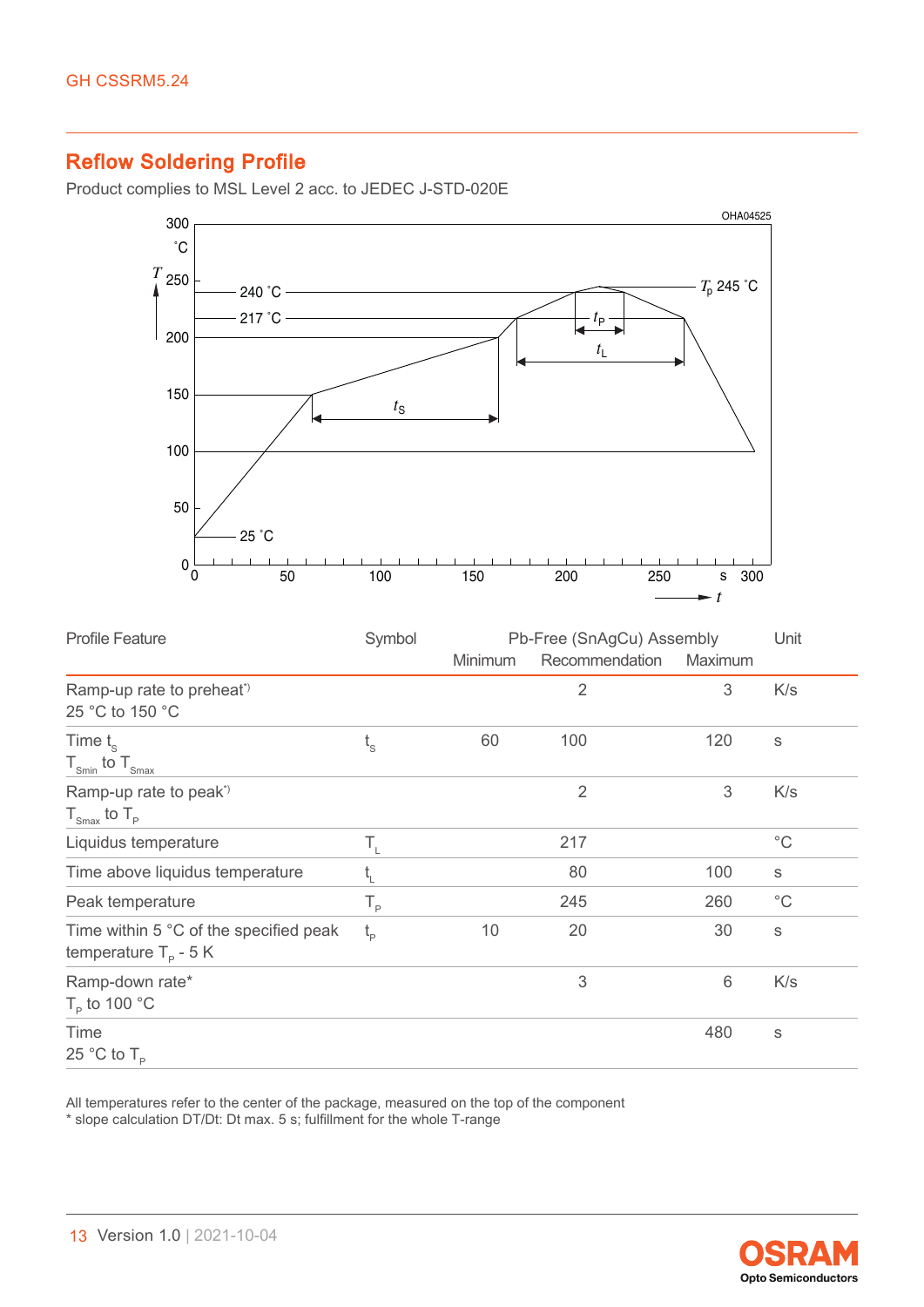#### GH CSSRM5.24

Taping<sup>[7\)](#page-18-0)</sup>



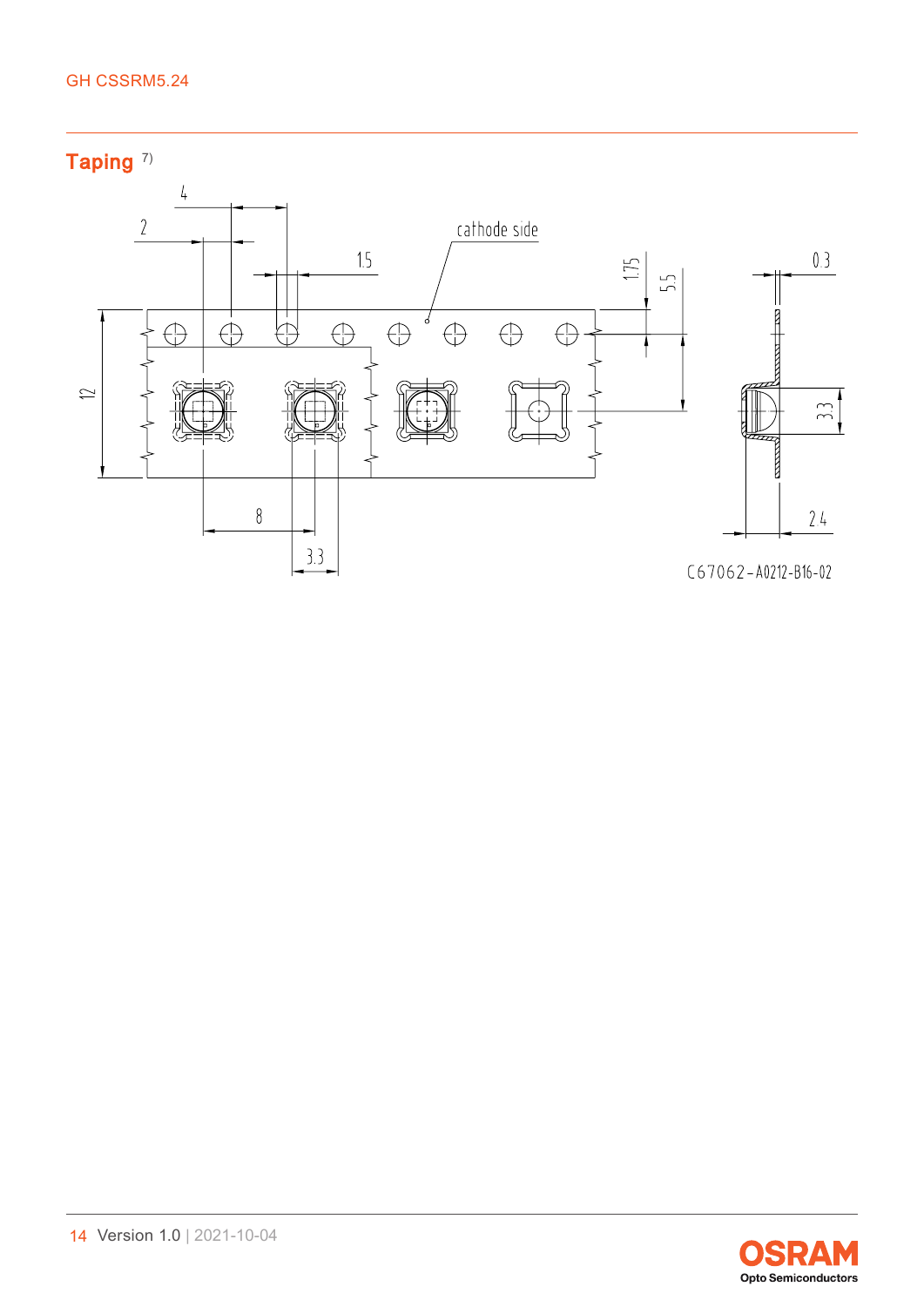### Tape and Reel [8\)](#page-18-0)



### Reel Dimensions

| A      | W                     | "min  | W             |         | Pieces per PU |
|--------|-----------------------|-------|---------------|---------|---------------|
| 330 mm | $12 + 0.3 / - 0.1$ mm | 60 mm | $12.4 + 2$ mm | 18.4 mm | 3000          |

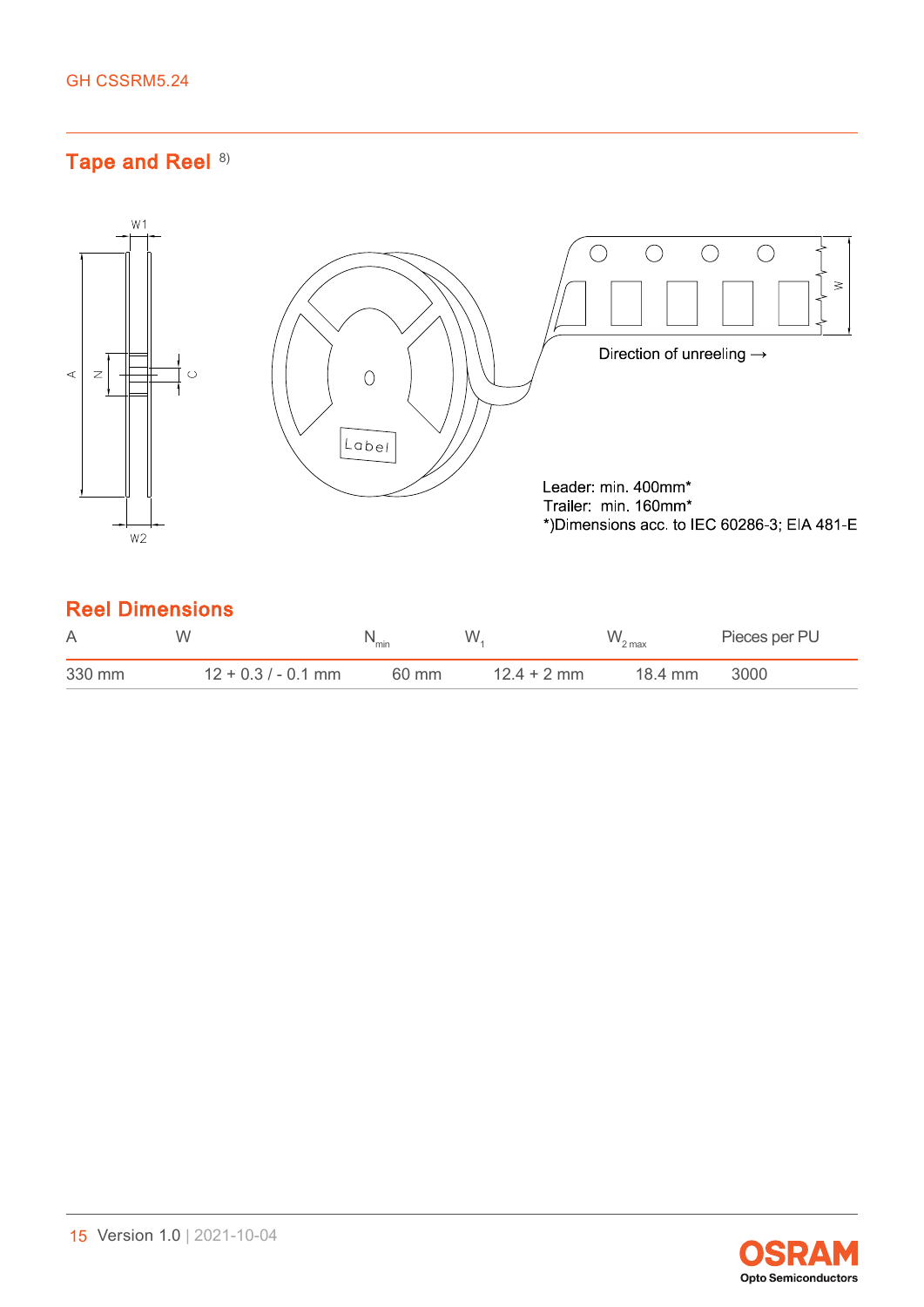#### Barcode-Product-Label (BPL)



#### Dry Packing Process and Materials



Moisture-sensitive product is packed in a dry bag containing desiccant and a humidity card according JEDEC-STD-033.

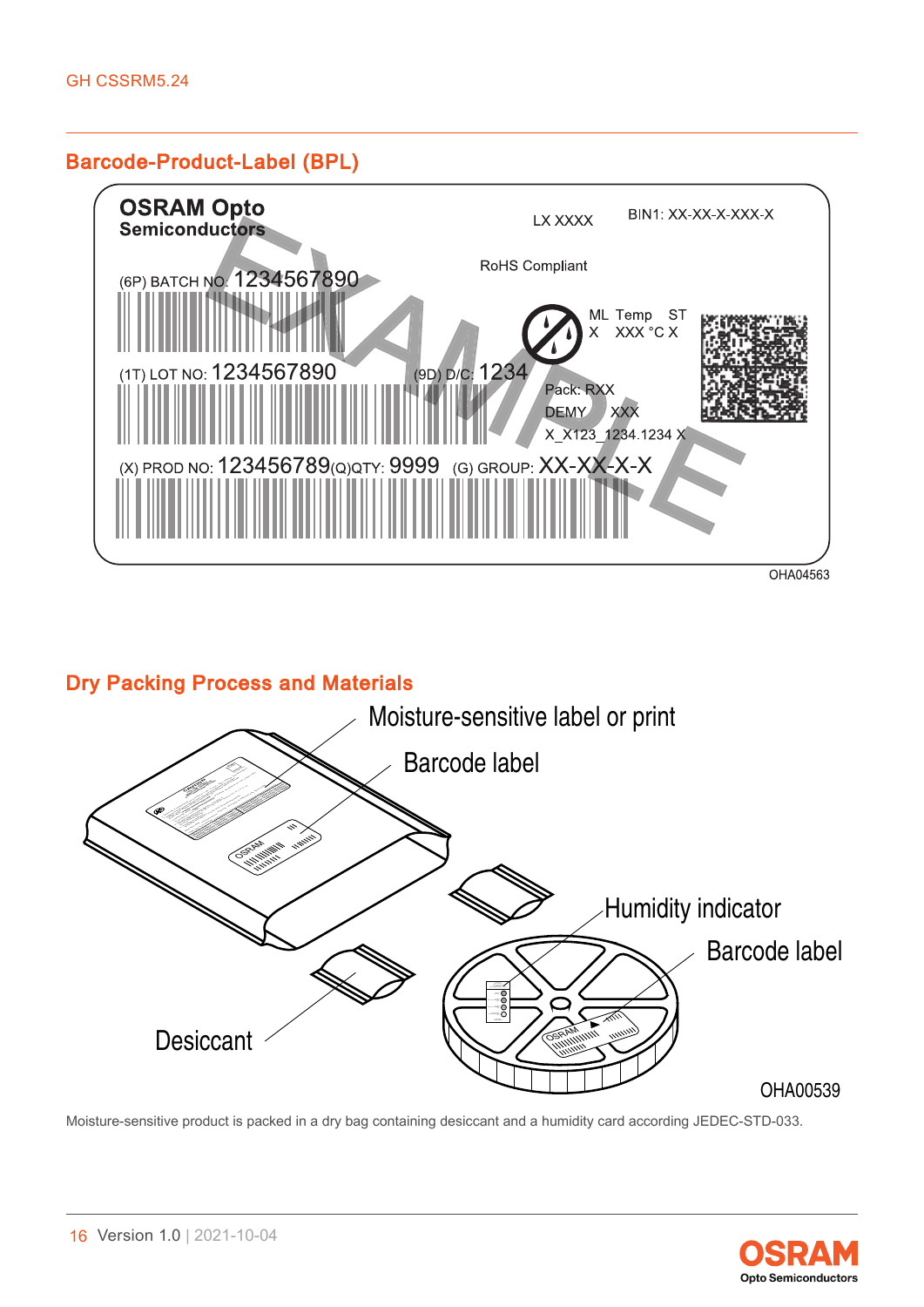#### **Notes**

The evaluation of eye safety occurs according to the standard IEC 62471:2006 (photo biological safety of lamps and lamp systems). Within the risk grouping system of this IEC standard, the device specified in this data sheet fall into the class low risk (exposure time 100 s). Under real circumstances (for exposure time, conditions of the eye pupils, observation distance), it is assumed that no endangerment to the eye exists from these devices. As a matter of principle, however, it should be mentioned that intense light sources have a high secondary exposure potential due to their blinding effect. When looking at bright light sources (e.g. headlights), temporary reduction in visual acuity and afterimages can occur, leading to irritation, annoyance, visual impairment, and even accidents, depending on the situation.

Subcomponents of this device contain, in addition to other substances, metal filled materials including silver. Metal filled materials can be affected by environments that contain traces of aggressive substances. Therefore, we recommend that customers minimize device exposure to aggressive substances during storage, production, and use. Devices that showed visible discoloration when tested using the described tests above did show no performance deviations within failure limits during the stated test duration. Respective failure limits are described in the IEC60810.

This device is designed for specific/recommended applications only. Please consult OSRAM Opto Semiconductors Sales Staff in advance for detailed information on other non-recommended applications (e.g. automotive).

Change management for this component is aligned with the requirements of the lighting market.

For further application related information please visit www.osram-os.com/appnotes

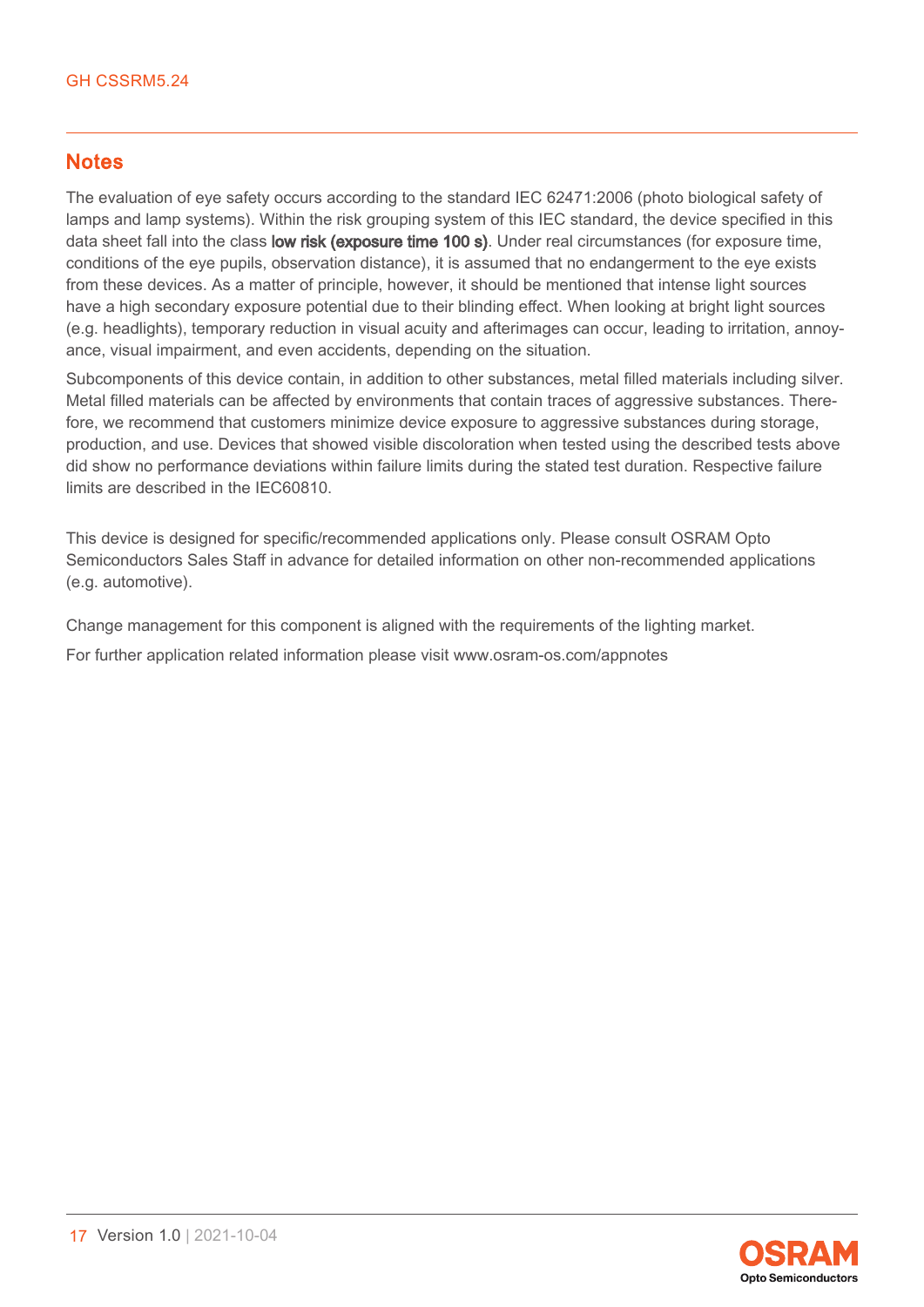#### Disclaimer

#### Attention please!

The information describes the type of component and shall not be considered as assured characteristics. Terms of delivery and rights to change design reserved. Due to technical requirements components may contain dangerous substances.

For information on the types in question please contact our Sales Organization.

If printed or downloaded, please find the latest version on the OSRAM OS website.

#### Packing

Please use the recycling operators known to you. We can also help you – get in touch with your nearest sales office. By agreement we will take packing material back, if it is sorted. You must bear the costs of transport. For packing material that is returned to us unsorted or which we are not obliged to accept, we shall have to invoice you for any costs incurred.

#### Product and functional safety devices/applications or medical devices/applications

OSRAM OS components are not developed, constructed or tested for the application as safety relevant component or for the application in medical devices.

OSRAM OS products are not qualified at module and system level for such application.

In case buyer – or customer supplied by buyer – considers using OSRAM OS components in product safety devices/applications or medical devices/applications, buyer and/or customer has to inform the local sales partner of OSRAM OS immediately and OSRAM OS and buyer and /or customer will analyze and coordinate the customer-specific request between OSRAM OS and buyer and/or customer.

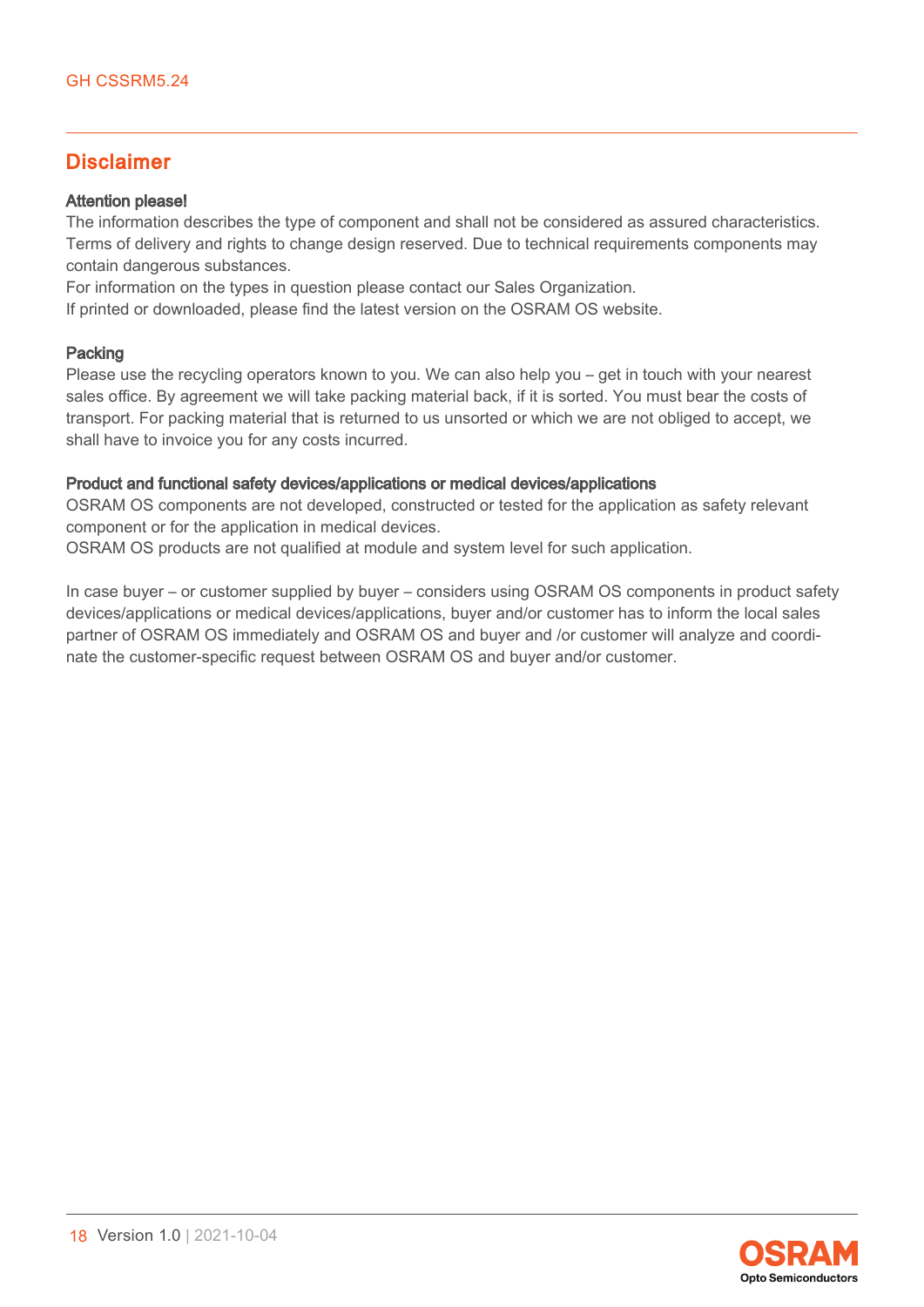#### <span id="page-18-0"></span>**Glossarv**

- $1)$  Brightness: Brightness values are measured during a current pulse of typically 10 ms, with a tolerance of +/- 7%.
- <sup>2)</sup> Reverse Operation: Not designed for reverse operation. Continuous reverse operation can cause migration and damage of the device.
- <sup>3)</sup> Wavelength: The wavelength is measured at a current pulse of typically 10 ms, with a tolerance of  $\pm$ 0.5 nm.
- $4)$  Forward Voltage: The Forward voltage is measured during a current pulse duration of typically 1 ms with a tolerance of  $\pm$  0.05V.
- <sup>5)</sup> Typical Values: Due to the special conditions of the manufacturing processes of semiconductor devices, the typical data or calculated correlations of technical parameters can only reflect statistical figures. These do not necessarily correspond to the actual parameters of each single product, which could differ from the typical data and calculated correlations or the typical characteristic line. If requested, e.g. because of technical improvements, these typ. data will be changed without any further notice.
- <sup>6)</sup> Characteristic curve: In the range where the line of the graph is broken, you must expect higher differences between single devices within one packing unit.
- $7$  Tolerance of Measure: Unless otherwise noted in drawing, tolerances are specified with  $\pm 0.1$  and dimensions are specified in mm.
- 8) Tape and Reel: All dimensions and tolerances are specified acc. IEC 60286-3 and specified in mm.

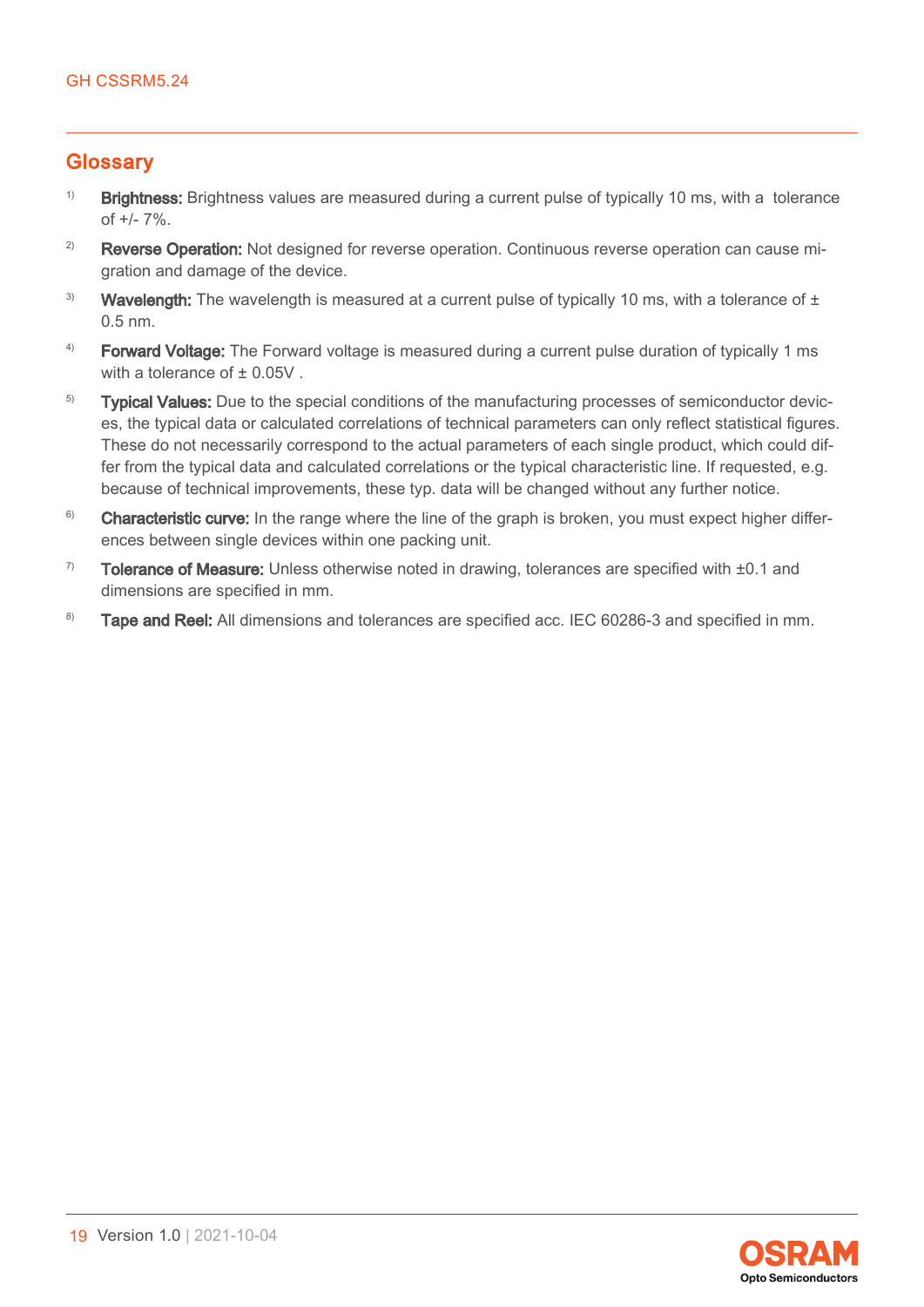| <b>Revision History</b> |            |                 |
|-------------------------|------------|-----------------|
| Version                 | Date       | Change          |
| 1.0                     | 2021-10-04 | Initial Version |